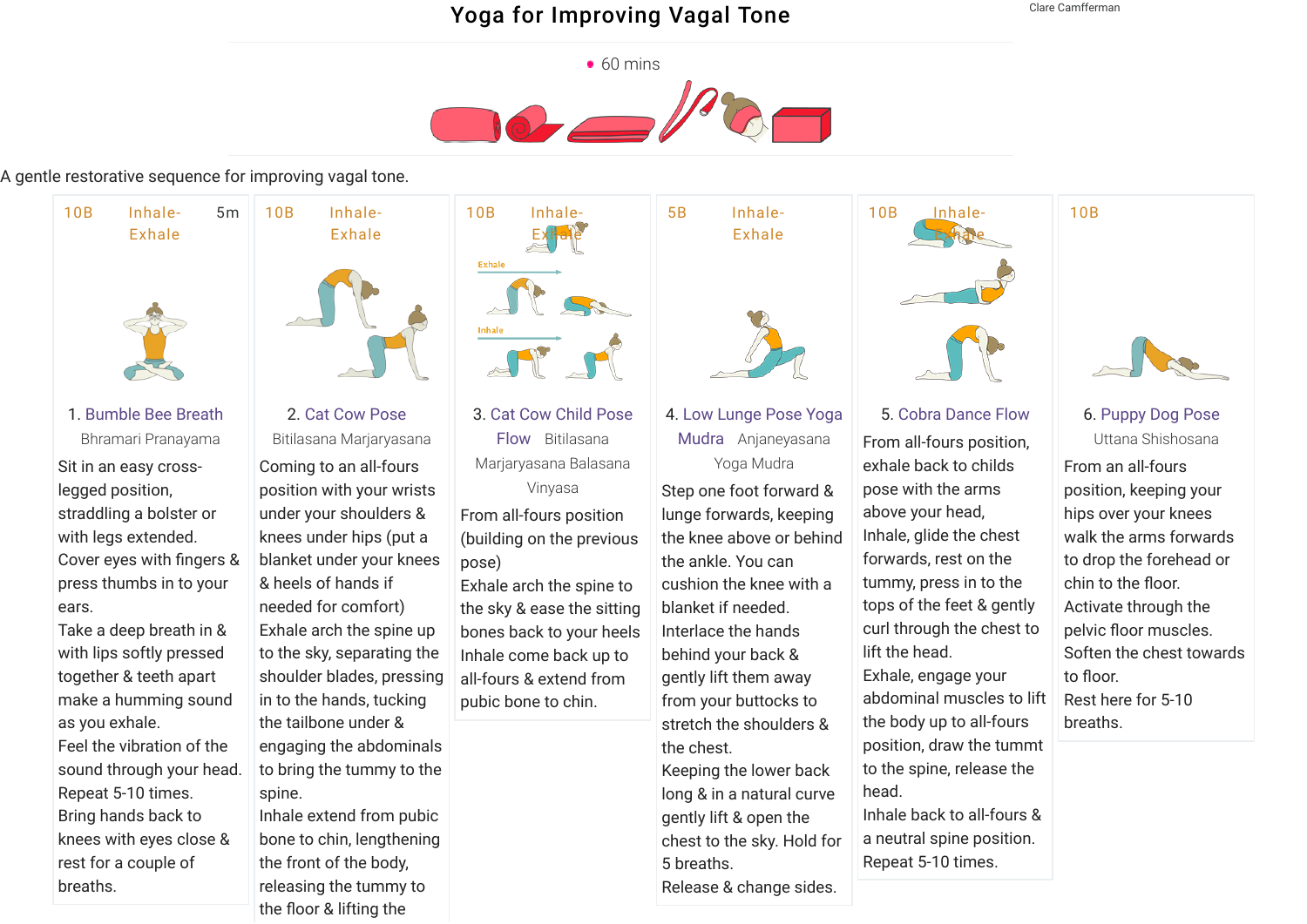head to look to the horizon or the sky. NB if you have lower back instability or pain don't drop the tummy to the floor, keep the natural curve at the lower back & don't push. If you have neck pain then keep your gaze to the floor & lengthen the back of the neck.

10B Inhale-Exhale



7. [Supine Spinal Twist](https://www.tummee.com/yoga-poses/supine-spinal-twist-pose-ii) Pose II Supta Matsyendrasana II

Come to laying on your back.

Draw one knee & then the other up in to your chest. Hug the knees in to you to release the lower back. Bring both arms out at shoulder height, press the palms in to the floor to stabilise & then as you inhale gently lower the knees over to one side. Rest here for 10 breaths. Inhale & as you exhale draw the knees back in to



5m

10B

8. Reclined Butterfly With Bolster Supta Baddha Konasana Bolster

In a seated position, bring the soles of the feet together in front of you. Place a bolster behind you so it rests against your sacrum/buttocks Gently rest back over the bolster.

You can use a block or a blanket under your head for extra height and bricks under your knees to support your legs if that feels better for your body.



9. [Bridge Pose Block](https://www.tummee.com/yoga-poses/bridge-pose-block)  Setubandha Sarvangasana Block

Laying on your back, bend your knees & bring the soles of the feet to the floor. Extend your arms down by your hips for stability. Inhale & gently roll up through the spine, pressing in to the feet & arms, lifting each vertebrae until you are resting on your shoulders.

As you exhale roll back down. Repeat 4 times.



10. [Three Part Breath](https://www.tummee.com/yoga-poses/three-part-breath-corpse-pose) Corpse Pose Dirga Pranayama Savasana

11. Constructive Rest [Pose Upper Body On](https://www.tummee.com/yoga-poses/constructive-rest-pose-upper-body-on-bolster) Bolster Savasana Bent Legs Upper Body On Bolster

For resting, choosing either this position or savasana with a bolster (below). As your heart rate & blood pressure drop you may get cold. Make sure you are warm & comfortable. Have a blanket to cover you & socks.

Practice the Metta meditation or yoga nidra



12. Corpse Pose [Variation Bolster](https://www.tummee.com/yoga-poses/corpse-pose-variation-bolster)  Savasana Variation Bolster